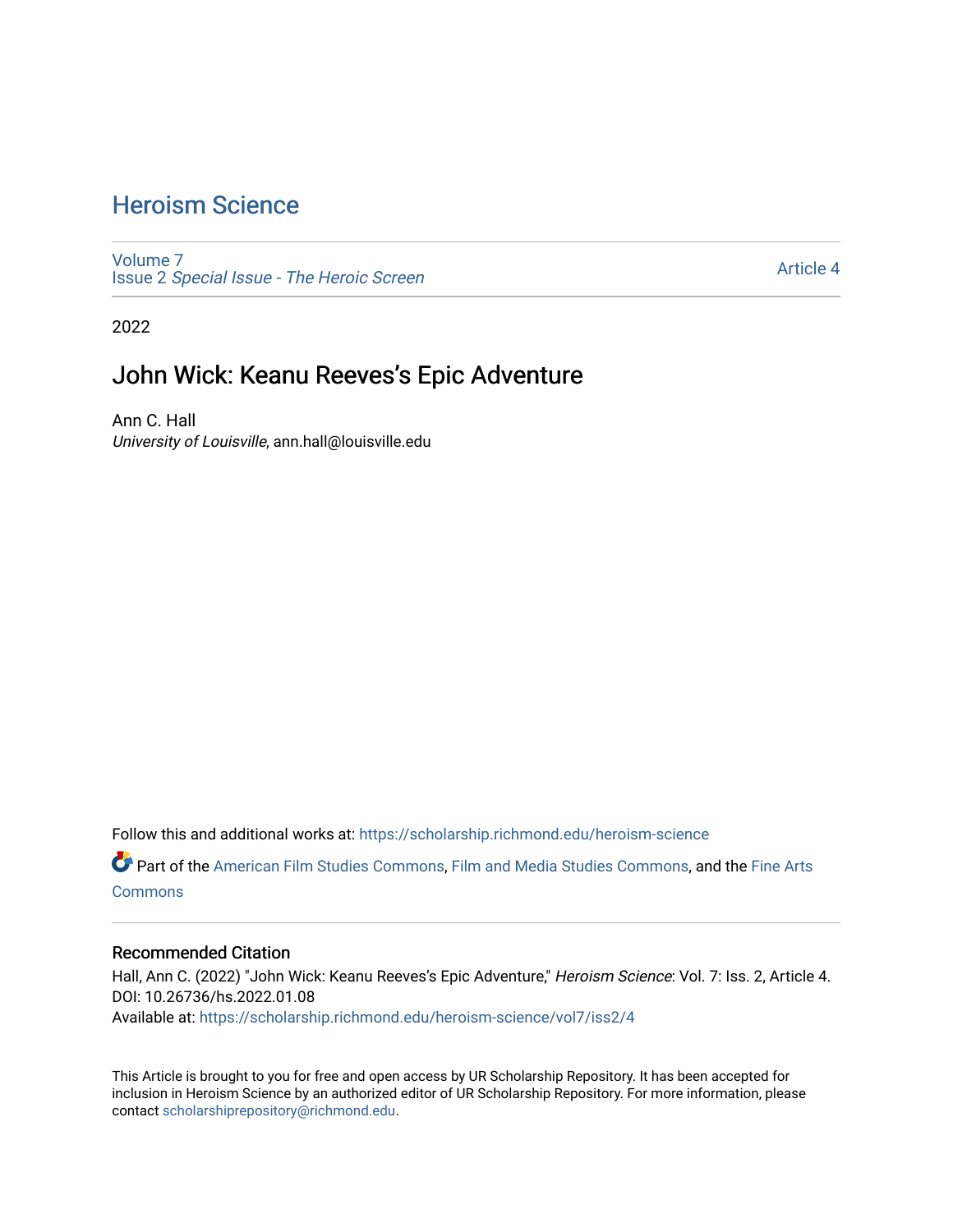**Heroism Science: An Interdisciplinary Journal** (ISSN 2573- 7120) https://scholarship.richmond.edu/heroism-science/

**Vol. 7 No. 2 (2022) pp. 1-19**

# John Wick: Keanu Reeves's Epic Adventure

*ANN C. HALL <sup>1</sup>*

*University of Louisville Ann.hall@louisville.edu*



**ABSTRACT**: Three films create the John Wick universe and franchise: John Wick (2014), John Wick: Chapter 2 (2017), and John Wick: Chapter 3, Parabellum (2019). A fourth film is scheduled to be released in March 2023. All are wildly popular, and all are criticized for violence, particularly gun violence. I argue, however, that by examining the visual references that appear in all the films, it becomes clear that the films are defending themselves from such attacks through their allusions to ancient and classical epics from around the world. As Wick battles his way through museums and beautiful cities, the film reminds us that art, all art—fine and popular--relies on violence. Wick follows many of the traditions of the epic hero, and in the end, thanks to the visual cues in the films, he is no different than Achilles or Hector or even *High Noon*'s Will Kane. And if there is a hero, and if there is art, there will be blood.

*KEYWORDS: John Wick, Keanu Reeves, Epic Tradition, Epic Hero, Fine and Popular Art*

**Article history**

*Received: 4 August 2021 Received in revised form: 11 December 2021 Accepted: 7 March 2022 Available online: 25 June 2022*

<sup>1</sup> Copyright 2022 Heroism Science

DOI 10.26736/hs.2022.01.08

ISSN: 2573-7120 | Licensed under the Creative Commons, Attribution-NonCommercial-NoDerivs (CC By-NC-ND)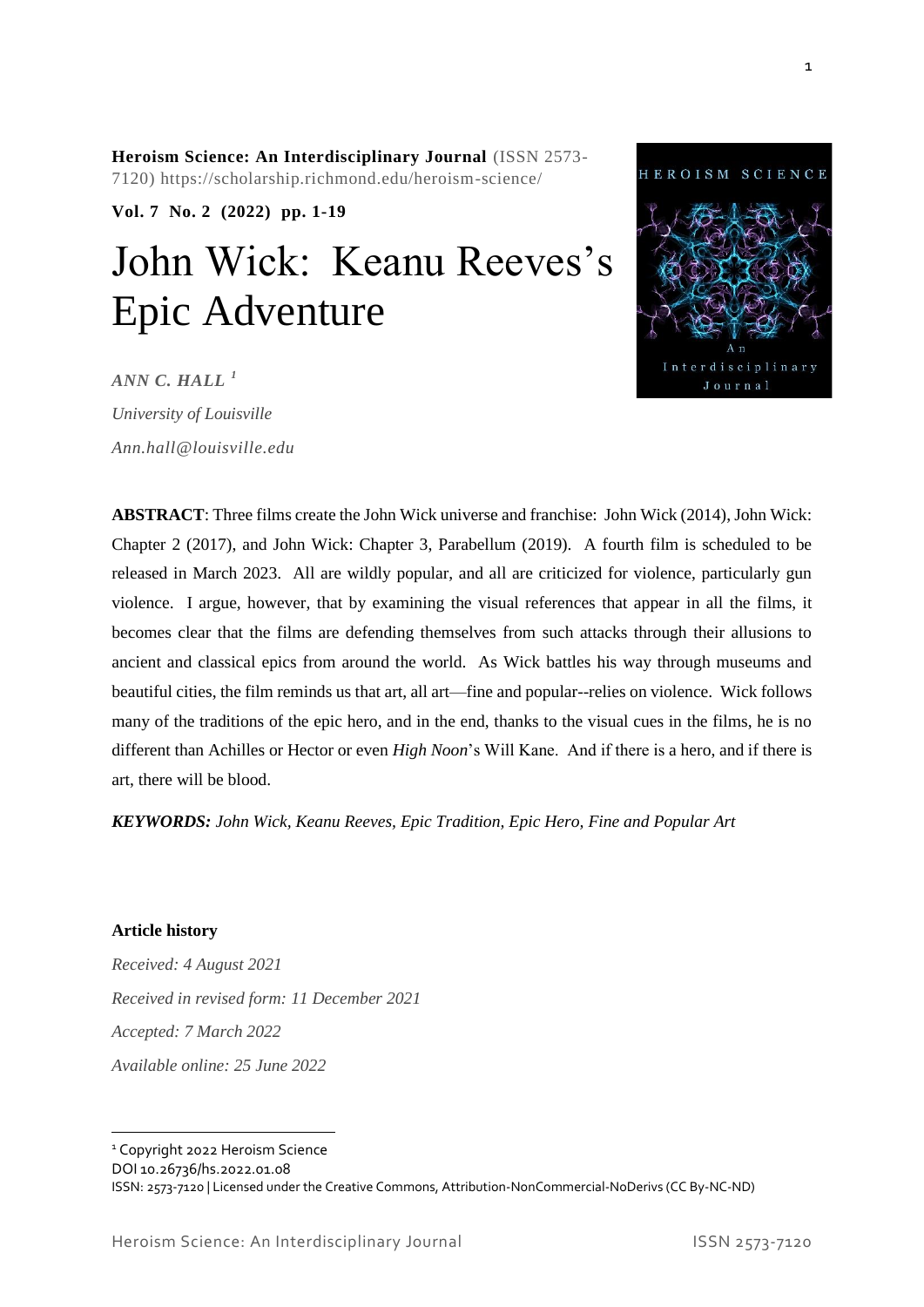*"I sing of arms and of the man."* --Virgil's *Aeneid*

*"I was well versed in Greek literature, which portrayed nothing but passions: death and love and friendship, their hands joined together round a glittering axe."*

--Magda Szabo, *The Door*

#### **1 INTRODUCTION**

Three films, with a fourth planned, create the John Wick Universe: *John Wick* (2014), *John Wick: Chapter 2* (2017), and *John Wick: Chapter 3, Parabellum* (2019). Simply, they chronicle the adventures of John Wick, a trained assassin with a golden heart. While incredibly popular with general audiences, critics such as Jordan Hoffman have dismissed the films for their gratuitous violence, calling them "hardcore gun pornograph" (2017, 5). Truly, the Wick franchise glorifies violence. The films have so little violence and so much action that they epitomize the Hollywood action film genre. Through the films' allusions to literature, culture, visual arts, and media, however, the Wick universe not only defends itself against the critics' "slings and arrows," but it also aligns the films with the great epics of global cultures. For those who think Hollywood actions films are "low brow," the Wick films demonstrate that "high brow" art forms are just as violent as these action films and the action film genre deserves artistic consideration as well.

The Wick franchise establishes a contemporary epic culture, founded on the epics of the past, with John Wick, its titular character, as a postmodern epic hero who not only illustrates that underneath the beauty of art is violence, but also that a contemporary and postmodern epic hero may retain his integrity in an unjust and violent world, but in order to do so, the materials available are all he has to work with. There are no new weapons for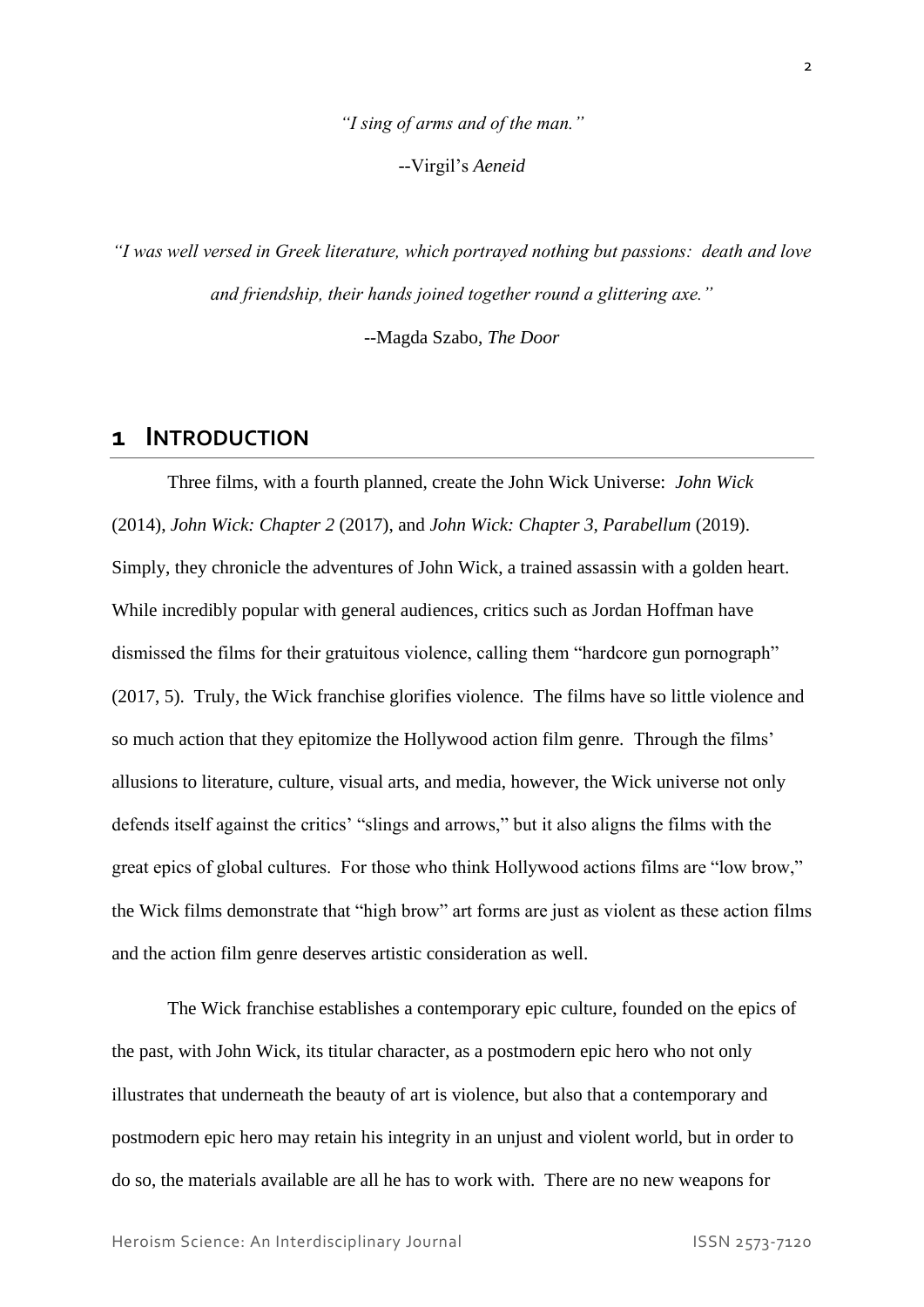Wick to use; he, like Jacques Derrida's "bricoleur" in "Structure, Sign, and Play" (1978, p. 278) must unearth his tools from the rubble of previous adventures. And for Wick, that means weaponry.

## **2 DEFINING THE EPIC**

Defining the epic, like all genres, is fraught with difficulty. Aristotle references the epic and its relationship to tragedy, but "nowhere" does Aristotle define epic. Instead, he "comments on features that usually overlap epic and tragedy, such as plot-structure, recognition, diction, and reversals of fortune" and the way that both forms represent characters who are "noble" or "of quality" (Martin, 2005, 12). Plato, too, dodged the definition by agreeing with Aristotle and describing epic poet Homer as a "proto-tragedian" (Nagy, 2020, 33).

Further, ancient epics did not rigidly adhere to a set of universal standards, as we may have been led to expect. Richard Martin, writing on the genre, notes that epics from Central Africa, for example, included multimedia presentations and performances. They are not merely rhymed verbal poems. He concludes, "the 'epic' must be taken as a total social event including audience interaction, instrumental music . . . not just the text we might want to cull from it" (Martin, 2005, 16). Martin also illustrates the dynamic nature of the genre. It is not dead, but transformative. His description of the African variations on the form, for example, suggests a less rigid definition of the epic, with an even cinematic component.

A recent collection on epic films, films based on ancient myths, heroes, and cultures, also argues for a less restrictive understanding of the genre, as well as making a case for the epic's persistent popularity in many eras including the contemporary. Further, given film's relatively new appearance in the history of fine art, many filmmakers reached to the classical epics for content that would give the new technology more "high brow" art appeal: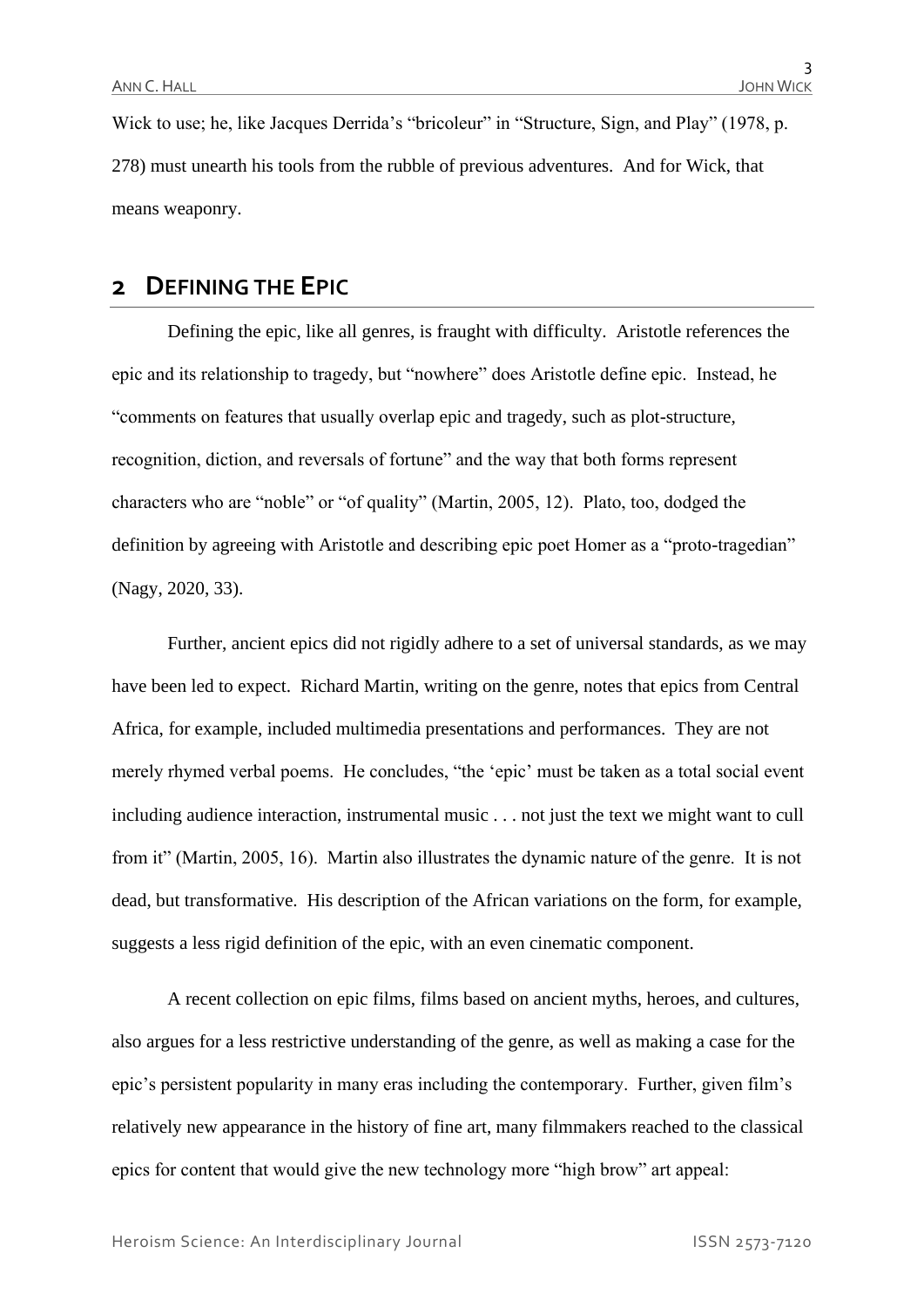*The emergence of film came at a time when filmmakers themselves often having been trained in other visual arts, would cast about for suitable topics for film and most likely fall back on the sources most familiar to them. As a consequence, the relationship between cinema and the epic dates back to cinema's very earliest days, in which filmmakers would readily seize on classical plots* (Elliot, 2014, 7).

While these examples encourage a fluid interpretation of the genre and its application to contemporary art forms such as film, it is useful to set some boundaries or characteristics to identify this genre. The classic William Harmon and Hugh Holman's *A Handbook to Literature* offers such signposts for the epic, but even they are willing to offer exceptions:

*Most epics share certain characteristics: 1) The hero is of imposing stature, of national or international importance and of great historical or legendary significance. 2) The setting is vast, covering great nations, the world, or the universe. 3)The action consists of deeds of great valor or requiring superhuman courage. 4) Supernatural forces—gods, angels, demons—interest themselves in the action. 5) A style of sustained elevation is used. 6) The poet retains a measure of objectivity.* (2006, 192)

As the following analysis will demonstrate, the Wick franchise fulfills all but one of these six characteristics. The character of John Wick is legendary, someone of "quality," having more integrity that the other assassins in the Wick universe. He journeys around the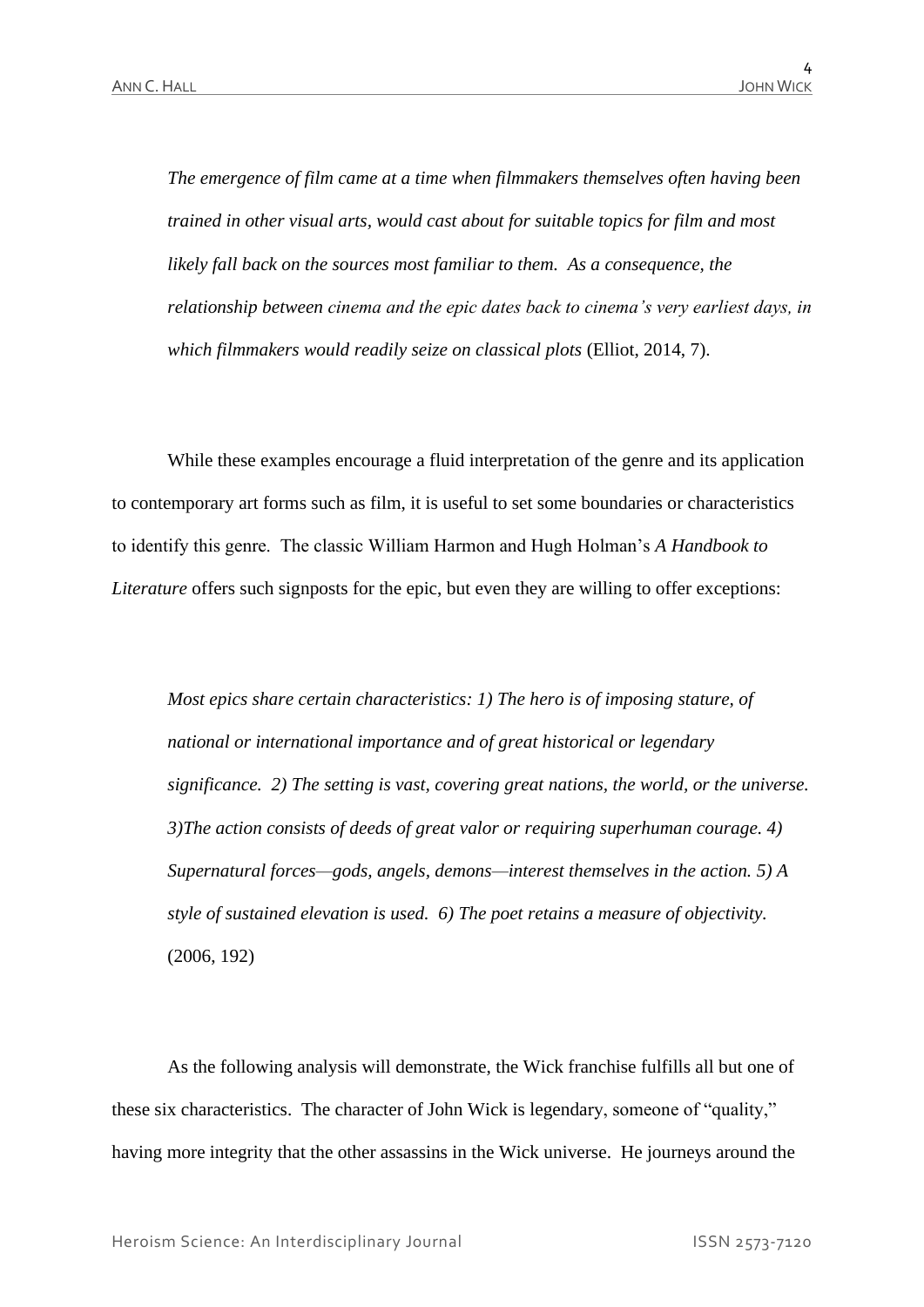globe. His courage and abilities in battle are legendary. The Wick world has mysterious rituals, powerful forces, a "high table" that determines the fates of humans. Characters, particularly Wick's friend and colleague, Winston, speak in stylized ways, using arcane phrases such as "thou," "thine," and "excommunicado," the franchise's variation on the Latin, *excommunicare*, but which means excommunication from the underworld group as clearly as does excommunication from the Catholic Church.

The only characteristic missing in the Wick universe is objectivity. In addition to linking Wick to the epics of the Mediterranean, ancient Greeks and Romans, Christians, Japanese samurai, Russian folktales and history, and who knows what installment four will bring, the films present Wick positively. Yes, he is a ruthless, cold-blooded killer, and he is not without other faults in character, but as Scott T. Allison and George R. Goethals's *Heroes: What We do and Why We Need Them* (2011) argues, he does not need to be. Not only is the line between good and evil slender, but our understanding of evil can change over time (pp. 137-143). Further and importantly in this film, the film challenges us to identify the hero is an unjust, violence world. Wick may be a killer, like the other assassins, but he is different. Through this difference and many visual cues, the film defines a contemporary, postmodern hero. The film instructs the audience on how to "read" behavior, as well as epics.

## **3 REEVES'S STAR POWER**

The John Wick star, Keanu Reeves, on screen and off assists with this reading, too. His real-life narrative resembles that of an epic hero. Reeves, like many epic heroes, began working and demonstrating his talent and abilities at an early age. He met obstacles, like all epic heroes. In his case, his acting was dismissed as stilted, stiff, and vapid (Dowd, 2017;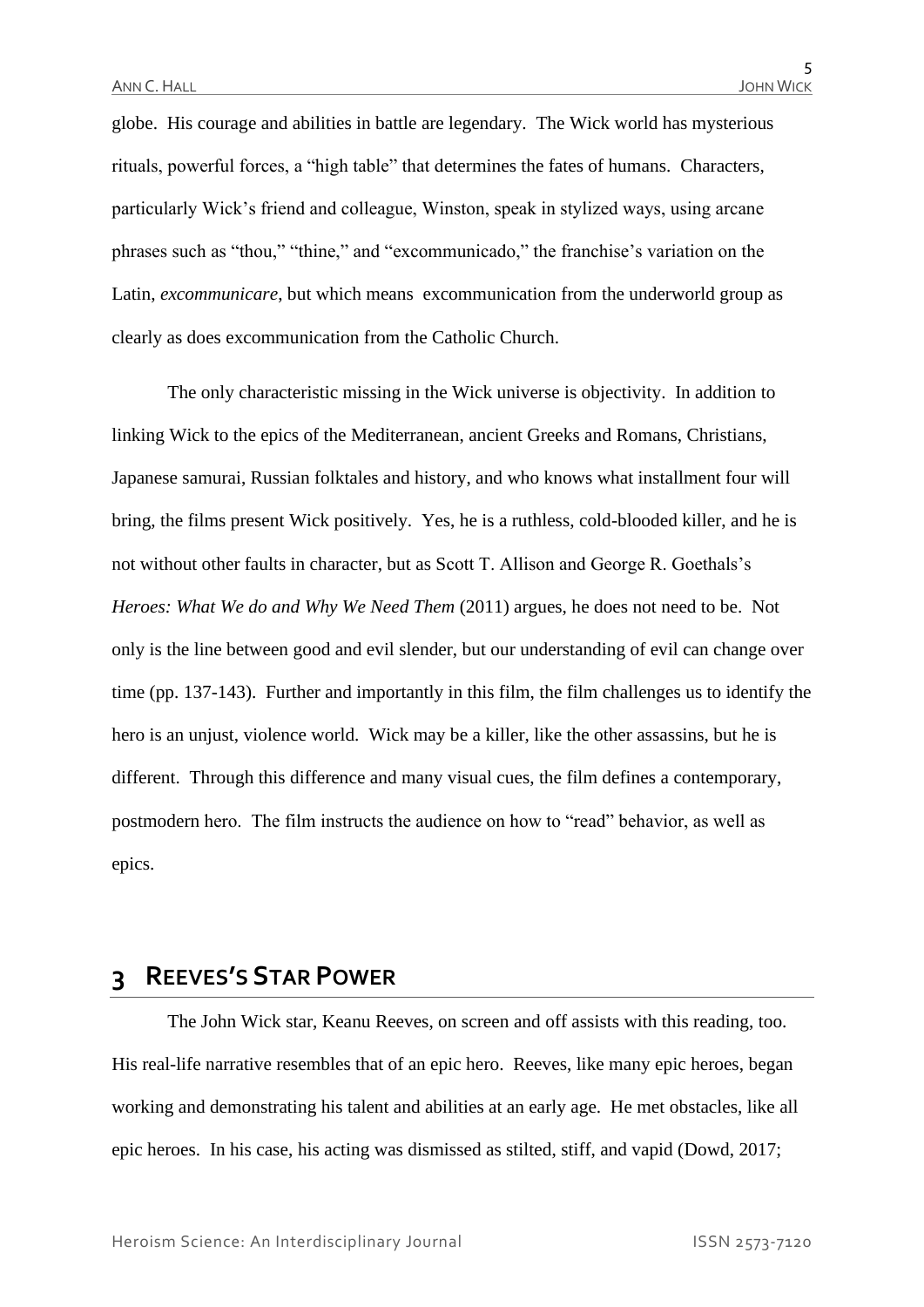Fry, 2019; and Zageris and Curran, 2019). Reeves, again like many epic heroes persisted. He ignored the criticism and continued acting, often experimenting with different performance styles, methods, and films: from the silly teen to an urban version of Henry V to a young Buddha to a hero on a bus to a sci-fi superstar. His repertoire embodies a relentless heroic journey. With his success, audiences and critics began to reinterpret Reeves's acting style. He was no longer a poor performer, but a "cipher," the mysterious means by which the audience entered the movie (Zageris and Curran, 2019, 18) or "inconnu: the figure of someone unknown to others and so free to define themselves" (Harris, 2019, 82). With the Wick franchise, these mysterious qualities are aligned with the heroic.

Reeves's biography, too, includes tales of courage, suffering, and pain that make audiences sympathetic to him in reality and on screen. He experienced great loss, first the death of his close friend and film star River Phoenix, and second, the loss of a child and, several years later, the mother of that child (Robb, 2003, pp. 152-167). Following this period, he also turned down fame and fortune, the chance to star in *Speed 2* so that he could perform as Hamlet in Winnipeg, Canada, a decision he claims placed him in "Hollywood jail," at least with Fox studios, for a period of time (Pappademas, 2019, para. 29. Like many epic heroes, Reeves retreated from the Hollywood battlefield to recover from his wounds and continues to protect his personal privacy carefully. When stories do appear, they depict Reeves as a "considerate man who is aware of his status as a celebrity but doesn't take advantage of it, and who is generous but careful with his presence" (Fry, 2020, 7). Reeves's personal narrative brings the heroic to the Wick franchise: a mysterious do-gooder who persists against all odds.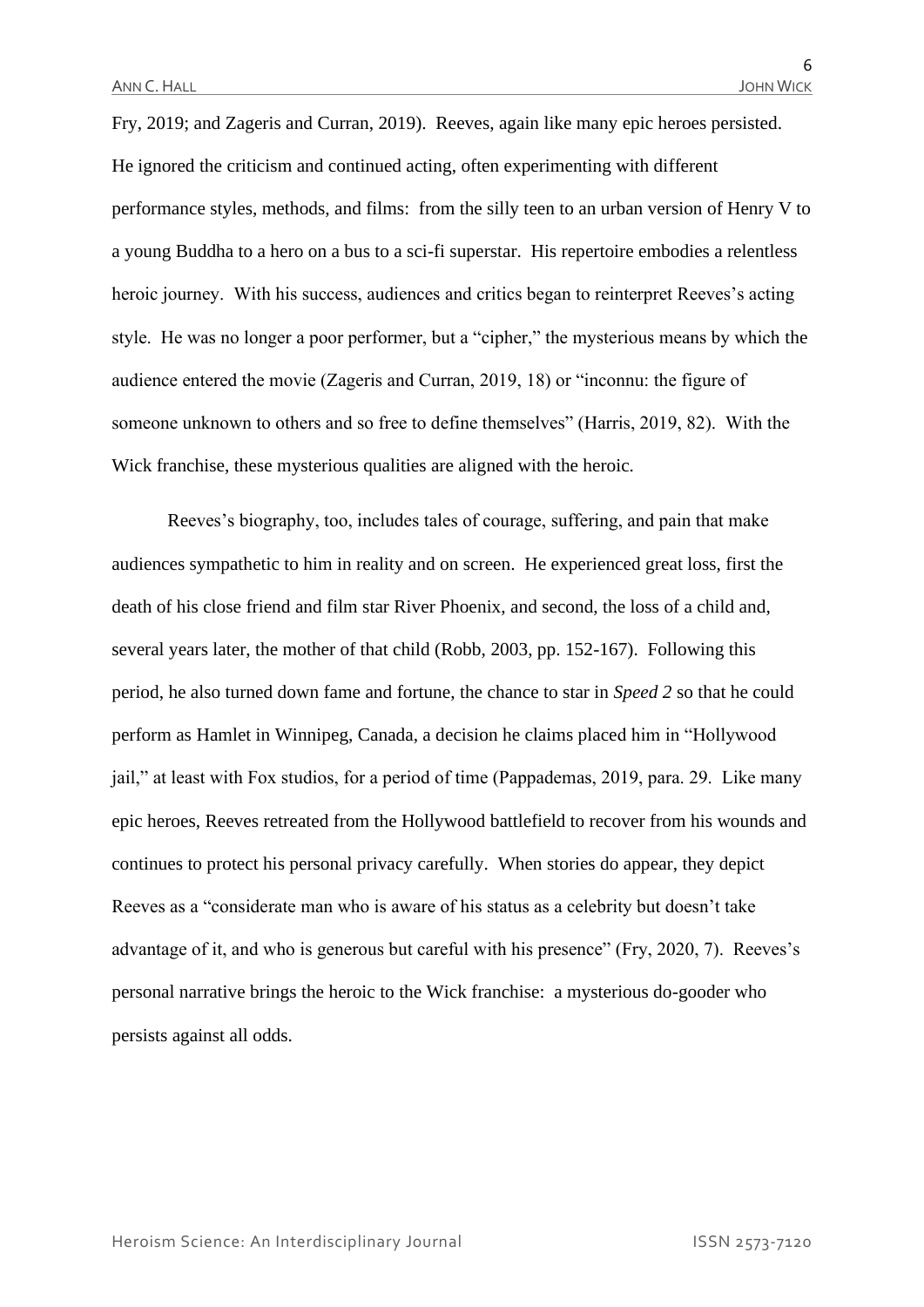# **4 JOHN WICK (2014)**

*John Wick* (2014), the first in the franchise, distinguishes itself from the usual action film at the outset by presenting a "spoiler." Battered, beaten, barely alive, our hero, John Wick, arrives at a warehouse. No matter what happens in the film, we know that Wick will survive, and this strategy is consistent with ancient epics whose stories audiences knew well and would love to listen to them to hear them repeatedly and with various flourishes and changes by the teller or writer. Given the reality of contemporary culture, where there are few stories, events, details held in common, the Wick strategy is an effective reproduction of the epic universe, creating that epic pleasure from the process, not the outcome, the how, not the what. Ancient audiences knew the outcome of the Trojan War; now we, too, know the outcome of the Wick battles.

In a montage scene reminiscent of the animated classic *Up* (2009), the Wick film presents Wick's marriage and his wife's subsequent death from a terminal illness. Wick's wife, moreover, is appropriately named Helen, a reference to the "face that launched a thousand ships" in *The Iliad*. Through a low angle shot from the grave to the black-clad and rain-soaked mourners, the film emphasizes the emptiness that not only Wick experiences but the void that creates the entire series—ironically, Wick's grief over his wife's death, her absence, creates the Wick universe.

A puppy, ordered for Wick by his wife prior to her death, creates a connection between the couple beyond the grave. The film, for example, reinforces this perspective in an early scene at a local gas station. Here Wick meets the film's antagonist Ioseph Tarasov. While Wick fuels his contemporary chariot, a 1969 Ford Mustang, Tarasov offers to buy the car because, as he says in Russian, "everything's got a price, bitch." Hero that he is, Wick cannot be bought. While the two trash-talk, with Wick behaving more nobly than Tasarov,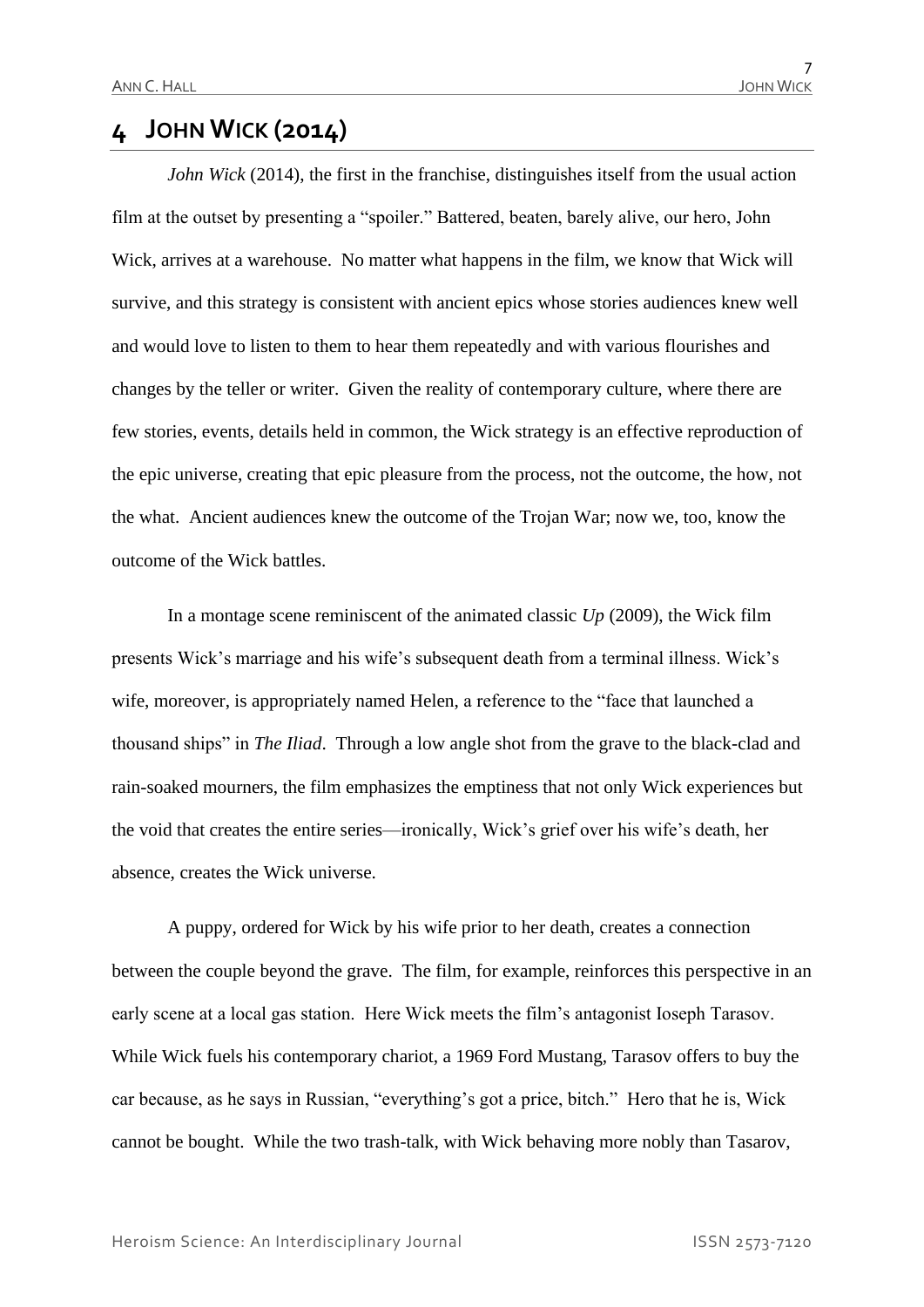the camera reveals the back seat of the Mustang. It is filled with dog toys and supplies. The hardened Wick has a heart of gold. He is going to care for the puppy his wife left him.

He is not, however, impenetrable. Following the interaction with Tasarov, he takes the Mustang out. In an abandoned lot, he races to what appears to be his death. For Priscialla Page, Wick is a Byronic hero, a dark, brooding, sneering, even depressive rebel without a cause (2019, 23-24). And while he certainly expresses some of these characteristics, this scene demonstrates that he is different from such a hero. We see that he is so overcome with grief that he considers suicide. Wick is not hardened; he has great depths of feeling. Most importantly, at the end of the scene, he chooses life. Wick's loss, grief, and subsequent decision to continue life through his pain aligns him to an epic hero, not a free radical.

When he does sneer and brood, too, it is not a result of self-pity or cynicism, it is towards injustice and corruption, the kind the Tasarov family represents. The film quickly puts the two world visions in contrast. The Tasarovs cannot take no for an answer. What you will not give, they take. Ioseph breaks into Wick's house, attacks Wick, kills his dog, and steals the Mustang. Again, because contemporary culture has so little common texts, artifacts, history, the death of the puppy unites the audience against the Tasarovs. It is a brilliant strategy and establishes our allegiance to Wick throughout the film and franchise.

With the battle initiated, it is clear that Ioseph has underestimated his opponent. His father, Viggo, explains, "That Fucking nobody is John Wick." True to epic conventions, too, the hero does not sing his own praises; instead, here his enemies reveal his abilities. As Viggo says, Wick is "a man of focus, commitment, sheer will." He is not the boogey man but that man you send to kill the boogeyman.<sup>2</sup> We learn, too, that Wick is not only treacherous

<sup>&</sup>lt;sup>2</sup> According to Georgy Manev, the film may be mistaking two terms, one that references the bogeyman and one that references an elderly woman, a babushka. The films, however, make it clear that the bogeyman is a significant threat (2019, para. 2-4).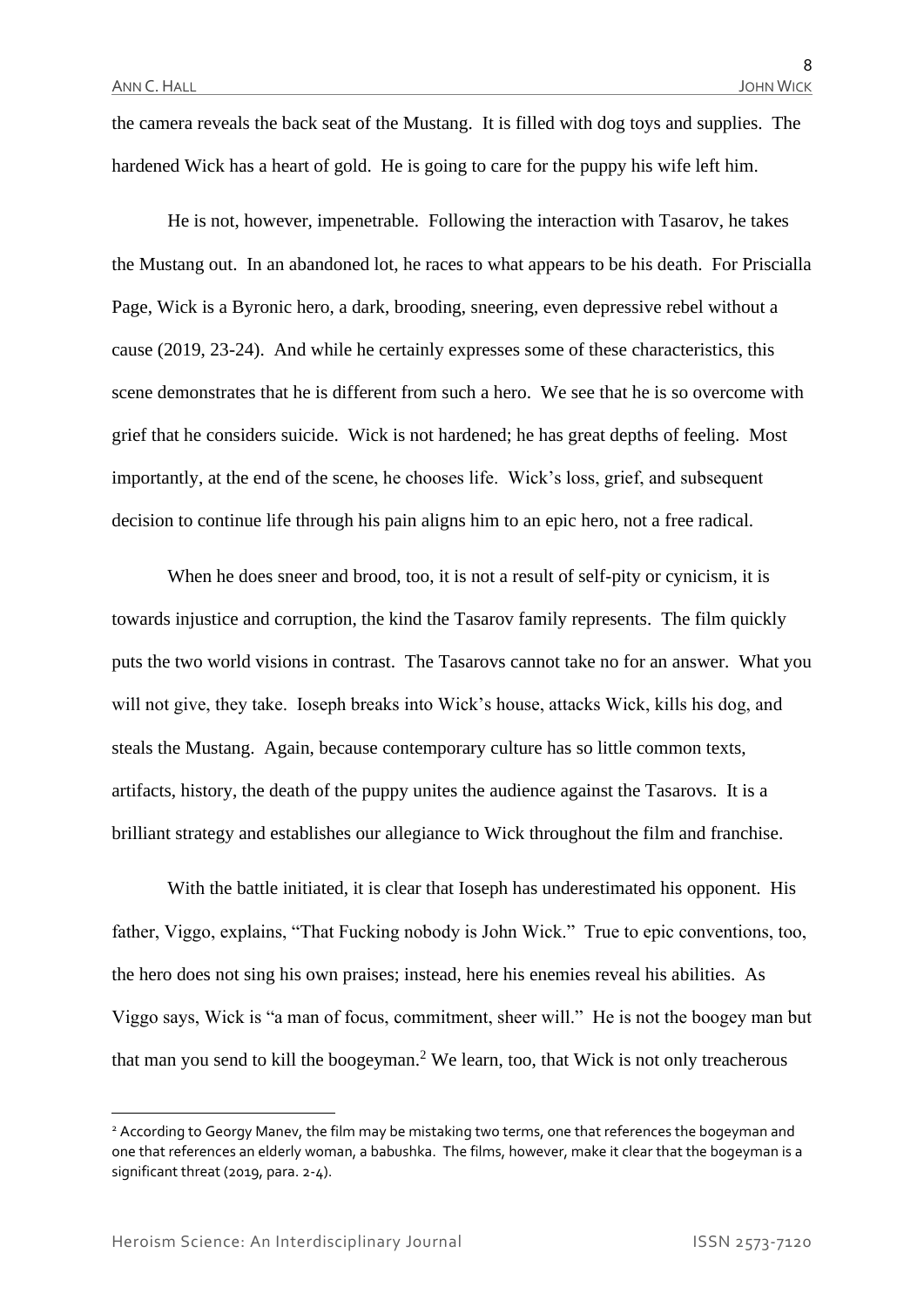and brutal but that he escaped from the Rusca Roma, the Russian crime syndicate, to marry Helen, so he is a trained assassin. To highlight the veracity of Viggo's tales, the film juxtaposes the tale with images of Wick silently but determinedly unearthing his weapons of mass destruction which we know he is going to use to avenge, not the theft of his car, but the death of his dog, the only connection he has to his wife, Helen.

If we are concerned about Wick's decision to use what he knows to address the problems with the Tasarovs, the film gives us something to read about Wick—his body. On his tattooed body is the Latin phrase, *Fortis Fortuna Adiuvat*, which, loosely translated means, "fortune favors the strong ones" and appears in several ancient texts including Virgil's *The Aeneid*. Wick is literally marked and connected to the ancient epic past. Other body imagery includes the Russian-Orthodox cross and the wolf which according to Priscilla Page is a reproduction of Durer study of Mary finding the empty tomb (2019, 4). The image references the brutality of the crucifixion, a Christian epic, but it also suggests a resurrection, an unearthing or power, which is exactly what is happening at this moment. John Wick, Russian assassin, returns to right a wrong.

To further humanize Wick, he, like many heroes, does not want to return or resort to violence. He also thinks that he may avenge the dog, retrieve his car, and return to his nonassassin life. The first film suggests such a conclusion. Wick has defeated his enemies, demonstrated that he has good and loyal friends, and now, battered and bruised as in the first scene, he will return to his home with a new dog and a new life of peace and non-violence.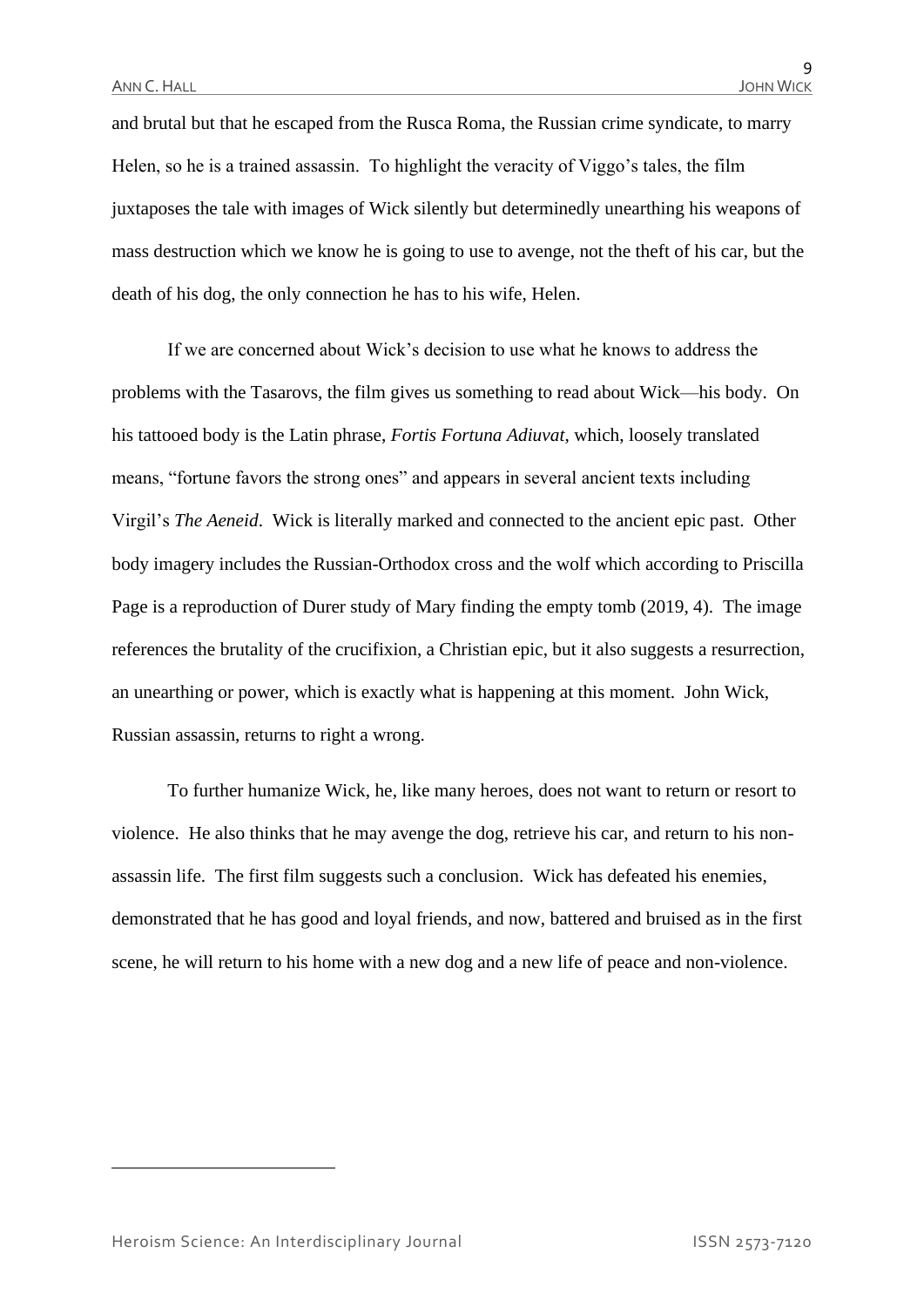# **5 JOHN WICK: CHAPTER 2**

The second film, *John Wick: Chapter 2*, dispels this conclusion quickly. Wick must return a favor to a fellow assassin, Santino, who helped him escape to marry his wife years ago. As Winston, the proprietor of the Continental makes clear, Wick has no choice but to return the favor. There is honor among assassins.

Before the violence begins, however, the film self-consciously defends itself, its medium and content. First, it is called chapter 2, a reference to printed texts, not film sequels, which suggests its connection to classical printed literary or "high brow" works. Second, as the exciting opening crane shot makes its way to the streets, stunts from early films are projected on the buildings. This technique appears in *John Wick: Chapter 3*, as well, where there is no mistaking the performer, Buster Keaton, who also performed many physically challenging feats for the cinema and is now considered a film artist. What we are about to see, the opening images suggest, is art, not merely action.

The allusions to film and art continue with such frequency and specificity that the film could be retitled *John Wick: The Western Artistic Tradition in the Visual Arts*: "From its scenes backdropped by New York's great bridges to its gunfight in the Roman Baths of Caracalla, the movie is as much in love with art and architecture as it is with ass -kicking" (Harrison, 2020). The art itself depicts violence, war, and grand passions, while the art industry, the mechanism by which the art is presented, is corrupt. Here, it is controlled by Santino's Camorra family, a ruthless Italian mob that began in the seventeenth century.

As the film works to distinguish itself as art, not action, it also works to establish Wick as hero, not assassin. During an early meeting between Wick and Santino, for example, Santino asks for Wick's help to assassinate his sister. Wick, whom we have seen assassinate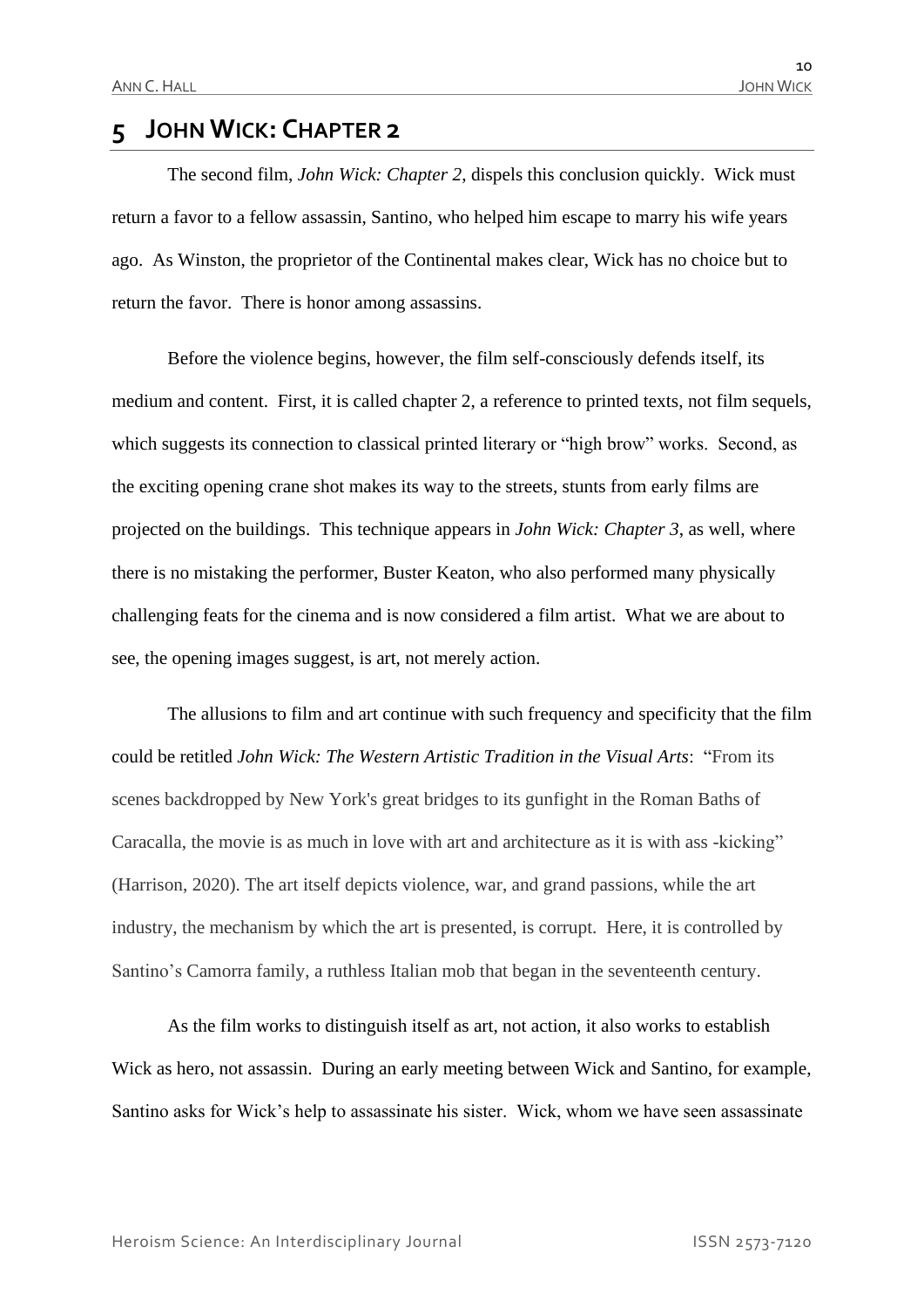many people in the first film, says, "I'm not that guy." Santino, however, says, "You're always that guy." Santino, like many of the critics and perhaps audiences misreads Wick.

The film corrects the misreading visually. The scene takes place in an art museum. Wick walks by *Hercules and Lichas* by Antonio Canova, a sculpture referencing a moment of betrayal for the epic hero Hercules. Wick and Santino later sit in front of *The Battle of Custoza* by Giovanni Fattori which commemorates a battle that the Italians lost. Another sculpture, Gaetano Cellini's *Humanity Against Evil*, symbolizes Wick's relationship to Santino, with Wick being humanity, the good ("The Significance," 2020). Wick is not like other assassins. He avenged the death of his dog against hyperbolically evil opponents. He is not a sociopath. He is a contemporary hero.

Until this point, Wick has functioned as a kind of Hercules or Achilles, a man of action, performing great feats in battle. In this film, however, he displays a kind of strategy generally associated with Odysseus. Wick has to manage a difficult assignment, assassinating Santino's sister, again something he does not want to do, but the code of honor among assassins requires him to do so. As he prepares, he visits an arms curator who offers him a menu of weapons, including a "desert knife," which Wick hides and then uses at the end of his battle. The details shows that Wick's success is based on skill and strategy, not brute force and luck.

As the events of the film progress, Wick needs both strategy and strength to survive because Santino, as suggested by *Hercules and Lichas* earlier, betrays Wick and sets the entire underworld of assassins against Wick. The world of the "high table," the organizing structure of the contract killers, hides in plain sight, and they are now all after Wick.

So, in a world where things are not what they seem, where assassins are everywhere, and there is little rule of law, the film stages the final battle in yet another museum, this time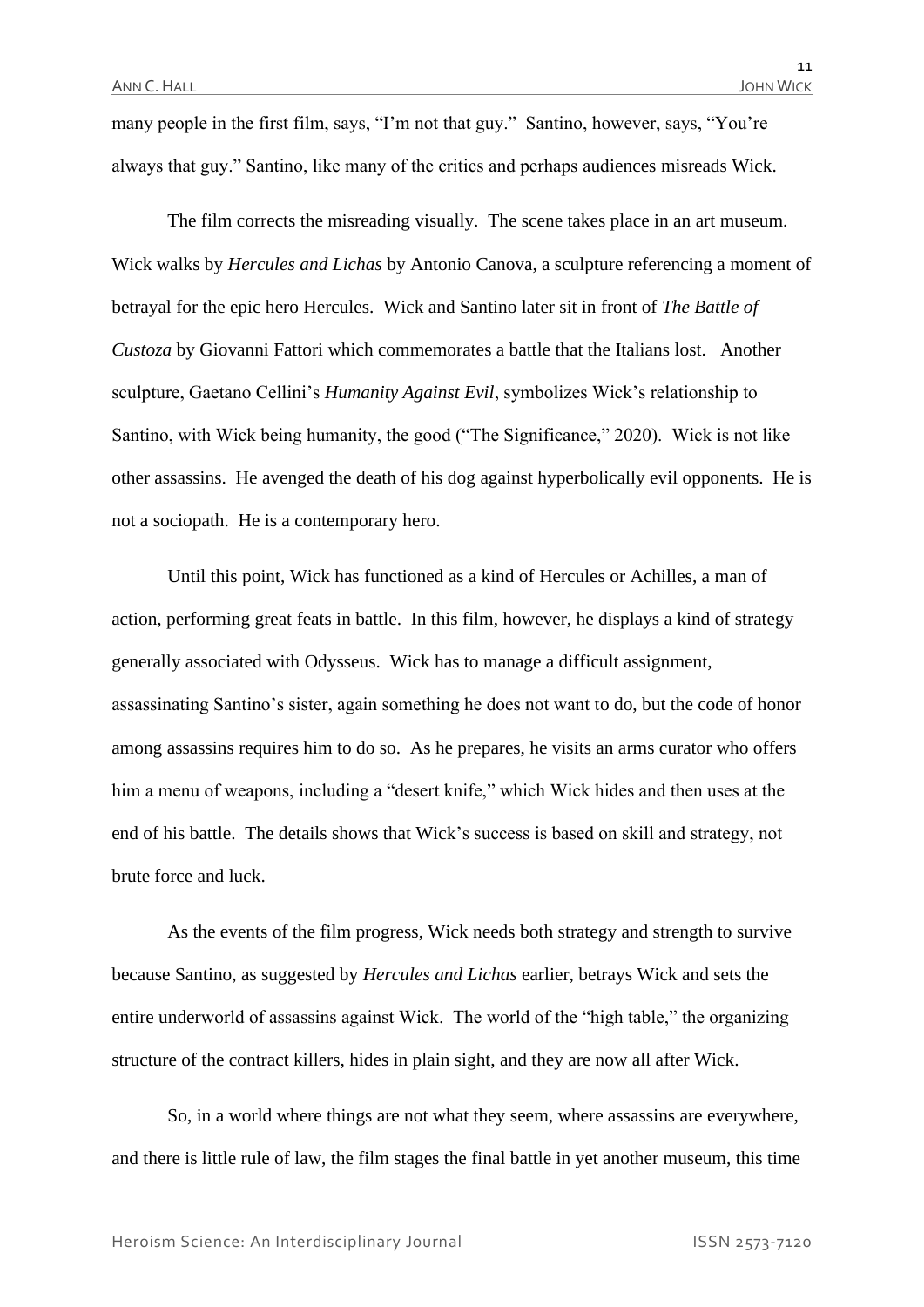in a hall of mirrors, an artistic installation called "Reflections of the Soul." It is, in many ways, symbolic of the postmodern condition. The effect and message are disconcerting. The mirrors undercut our ability to see and the camera's ability to show. If this is a reflection of the soul, it is a complicated one. There is no foundation, no stability, only moving glass, only misleading appearances. Santino challenges our interpretation of Wick, psychologically assaulting him and referencing other epics: "You think you're Old Testament. No, John. Killing me will make it so much worse . . . I think you're addicted to it, to the vengeance." But the film challenges us to remember Wick. We have read him. We know that he has integrity, that he is our hero. In this hall of mirrors we call contemporary culture, we know he is not like the others. He is a "man of focus, commitment, and sheer fucking will." He is our hero on a mission to save the city from Santino's greed. He will not be distracted by the illusions of the hall of mirrors. His aim is true. And ours should be, too.

The conclusion to the film supports Wick's heroic status and in some ways excuses his violence of the last several hours. A true hero has a willingness, and often needs, to break the rules. According to Allison and Goethals, "The bottom line is that doing the right thing requires much more than good values and a willingness to help others. It also requires an ability to overcome easily overlooked social and psychological obstacles that can lure people into doing the wrong thing" (2011, 122-123). Like Theseus, Wick emerges from the museum's labyrinth, but unlike Theseus, he still needs to kill the Minotaur, Santino, who has retreated to the Continental where assassins are welcome but not permitted to exercise their profession in the hotel. Wick ignores the rule and quickly dispatches Santino. Winston, then, banishes Wick according to the rules. He allows Wick one hour to set his affairs in order before the onslaught of killers.

The brief respite suggests a kind of affirmation for Wick's actions. Earlier, Winston has made it clear that he does not like Santino and his plans for world domination. Wick and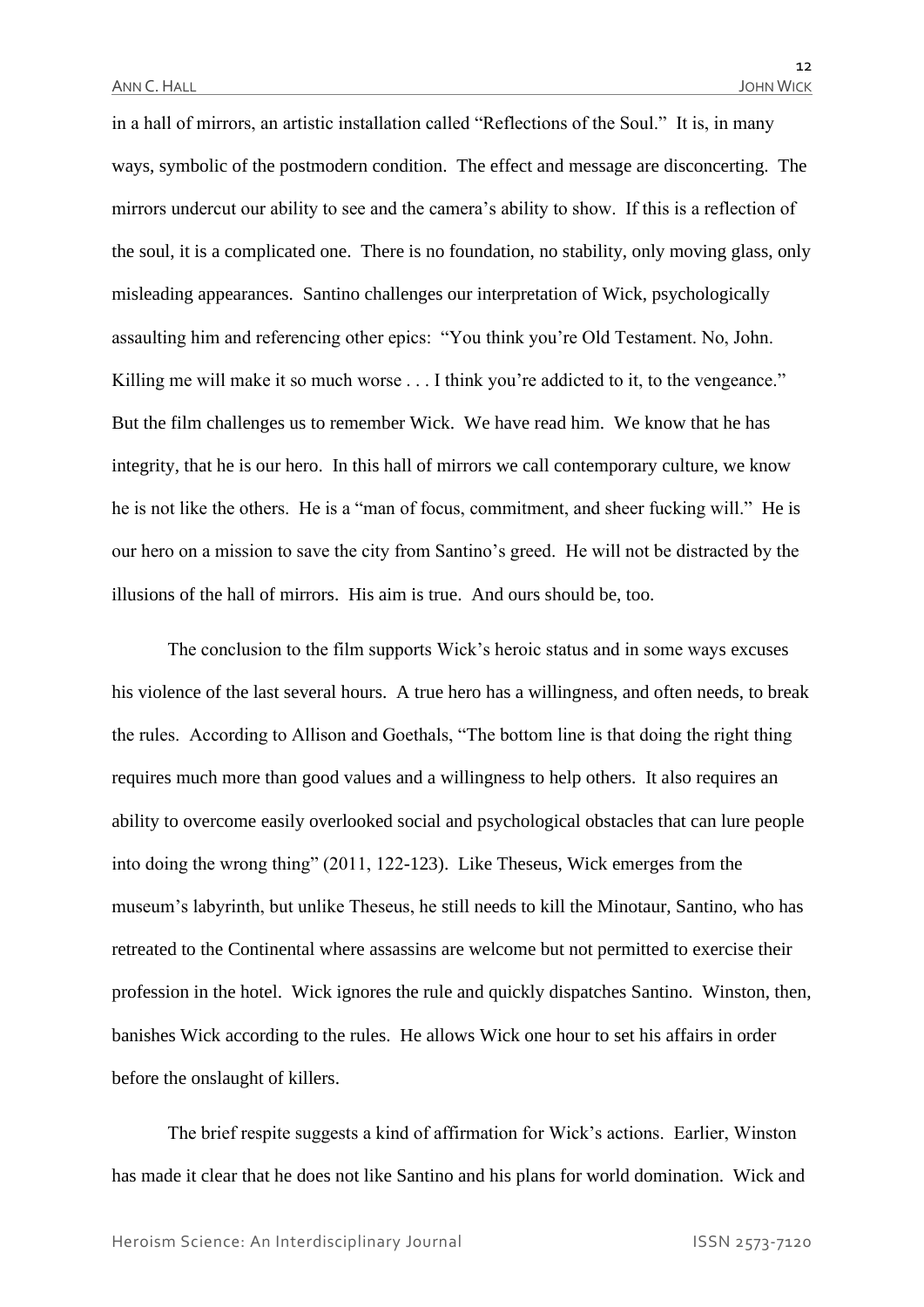Winston seem to have a higher purpose, at best, an understanding, at least. Second guessing, concerns over appearances, these lead to the spectacular labyrinth. Wick succeeds through action. Wick knows who he is, and he knows his mission. Santino is evil, and there is no other way to stop him. When asked what he will do when they come after him, his response is succinct and clear, without ambiguity, "I'll kill them. I'll kill them all." In a postmodern world where truth is elusive, such clarity of purpose is refreshing.

## **6 JOHN WICK: CHAPTER 3**

If *John Wick: Chapter 2* could be subtitled "the Western Artistic tradition," *John Wick: Chapter 3* could be subtitled "the Origins of Civilization." Folklore, myth, and legend, from Russian folktales to the Sahara desert to Japanese samurai dominate this installment. The cultural references and lack of dialogue certainly assist in foreign sales of the Wick films, but they also continue to defend the franchise's use of violence by representing the great works of art that have equally violent subjects. Buster Keaton reappears here, a reference to early films' contributions to art and entertainment. The "Director's" office is filled with art, including Caravaggio's *Judith Beheading Holofernes*, a depiction of the story of the Judith seducing and betraying the Syrian general. The version is particularly brutal because it occurs at the moment of decapitation. But, like much of the art in the other films, this work has a message. Wick, like Judith who killed to save the Jewish people, is out to save many people from the powers of darkness.

The film underscores its reliance on history, art, and culture in the opening scene. Where does Wick head with only moments before his banishment, his *excommunicado*? Well, first, he takes care of his dog, giving him to Charon, the concierge at the Continental, whose name references the Greek mythological ferryman who takes souls to the underworld. After that, he goes where all epic heroes go for answers, the New York Public library. He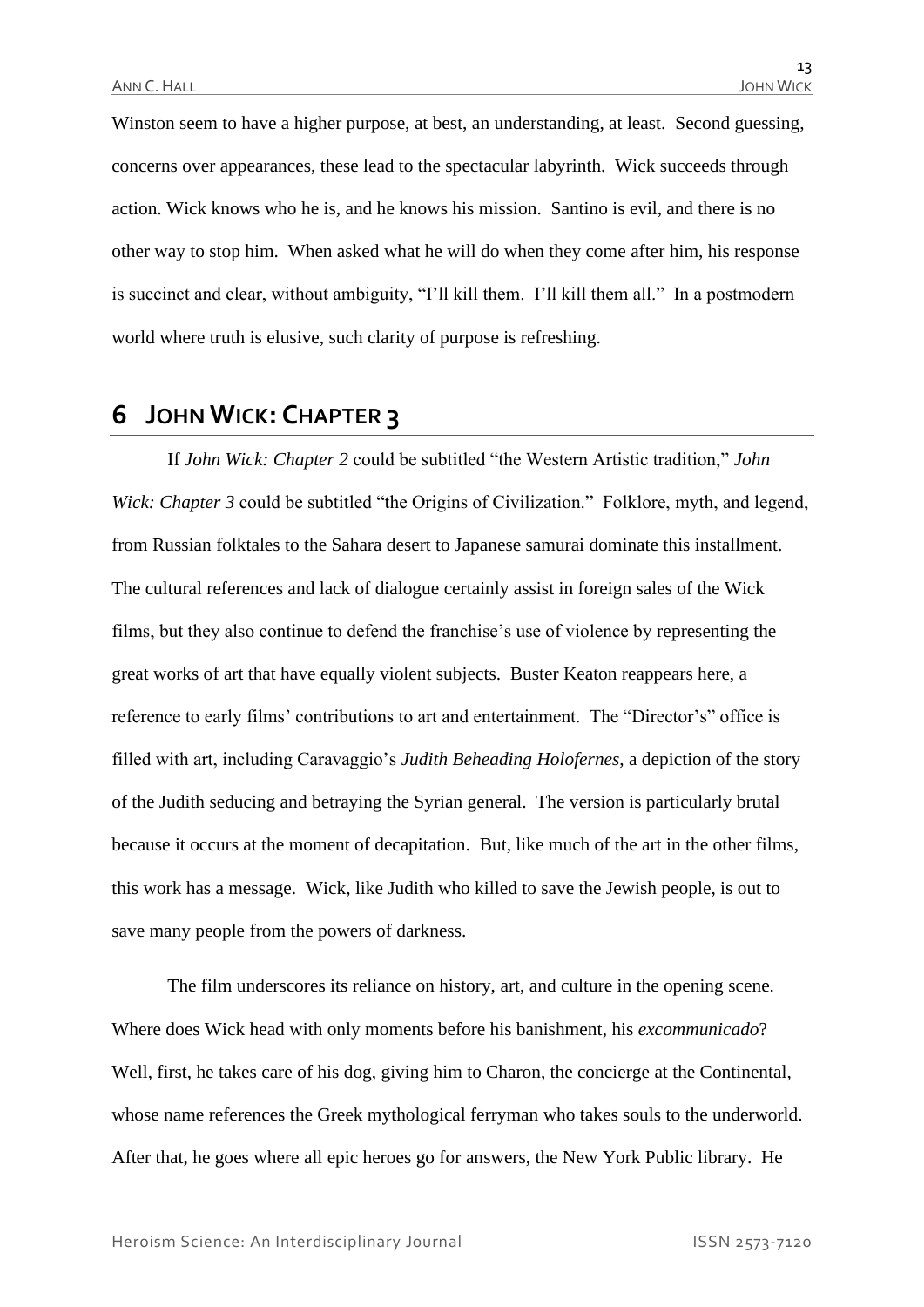heads to the stacks and opens Alexander Afanasyev's *Russian Fairytales*. The hollowed-out book contains a marker, a rosary, and a photo of Wick and his wife Helen. Once again, Wick's expertise as a strategist, not a mere fighter, is emphasized. He has prepared for this day.

Ironically, he is attacked by a giant who begins the battle with a passage from Dante: "Consider your origins. We were not meant to live as brutes but to follow virtue and knowledge." The reference is an unusual one, coming from Wick's enemy. Perhaps it is meant to remind us of Wick's true purpose or to highlight the close relationship between good and evil. Whatever the case, a battle ensues, and Wick overcomes his opponent by beating him with the book. Peter Sobczynski says the moment "of true inspiration comes next when he goes back and replaces the book on the shelf where he found it. This detail works not because it is funny, but because it fits the character so perfectly that it would almost be weird if he didn't do it" (2019, 1). Wick may be a killer, but we have to respect his respect for knowledge and the Dewy Decimal system.

If there is any doubt that the history of civilization was built on bloodshed, Wick then enters an antique store displaying weaponry from across cultures and ages. From knives to swords, to axes, to pistols, and rifles, all are used in this scene. A painting of a confederate soldier hangs on a wall, while Wick stabs an opponent in the eyeball, perhaps a reference to Luis Buñuel and Salvador Dali's *Andulsian Dog* (1929) to highlight the violence of art yet again. As the violence moves out into the street, the film invokes the wild American West. Wick rides through the streets of New York on a horse. His destination is the "Director's" school where children are trained as either ballerinas or assassins, both of which are equally painful and brutal under the Director. As she says, the children come here to find "a life free of suffering. Art is pain. Life is suffering." There is no escape. Art or battle. It is the same.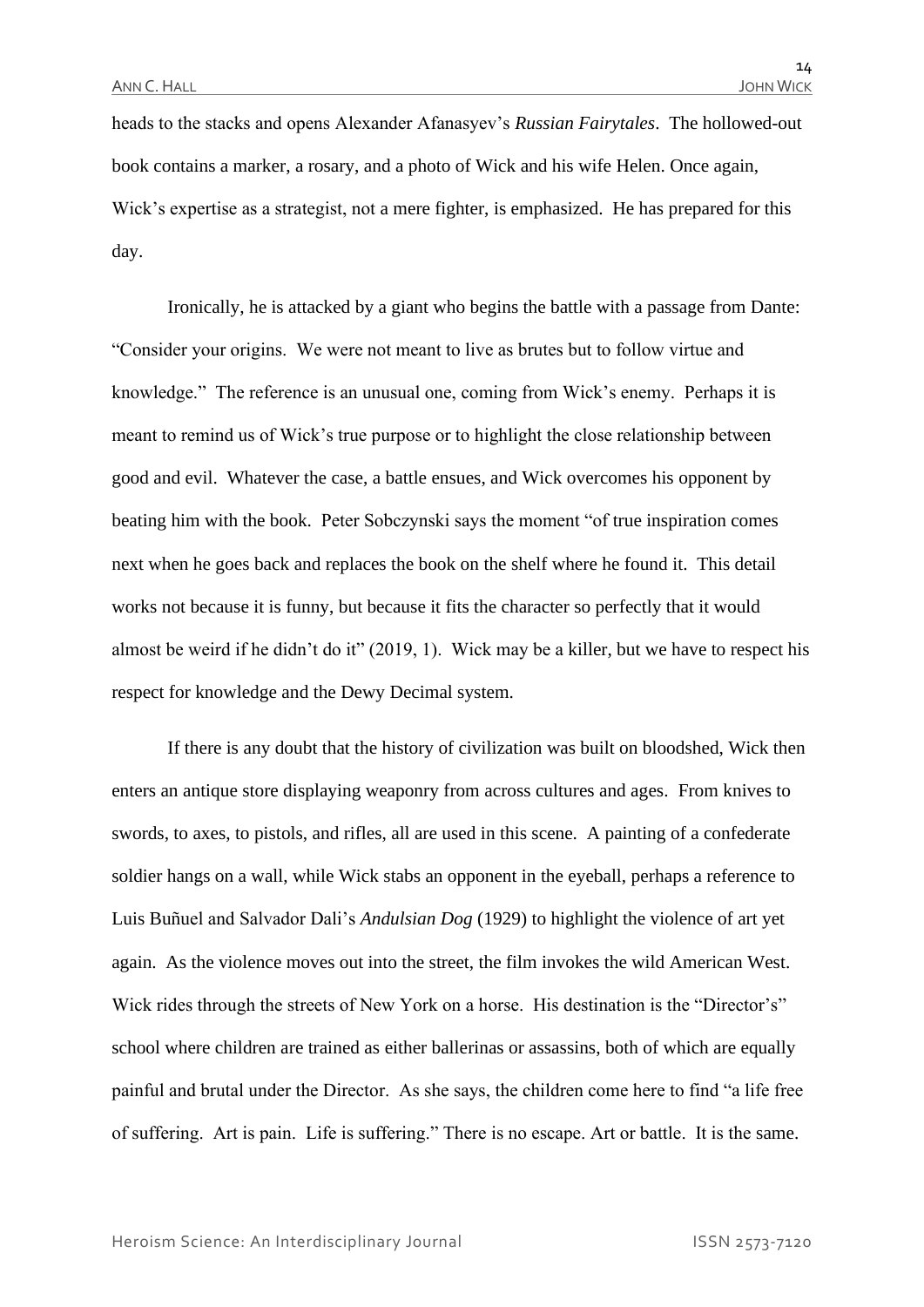Through his interactions with the "Director," we learn that Wick's own childhood was like the young people we see in her studio. His real name is Jardani Jovonovich. He is "a child of Belarus," an ancient Slavic community that became part of the Russian empire. He asks the director to accept his "ticket," the rosary and symbol of his membership in the Rusca Roma, the community of Russian gypsies, in exchange for transportation to Casablanca. The "director" agrees, and again references Dante: "the path to Paradise begins in hell."

Initially, it appears that Wick is running from the "high table" and its legion of killers, but as the film progresses we learn that Wick seeks the center of the "high table" universe, the elder. He claims that he will ask for forgiveness and reaffirm his allegiance. The journey takes him to the cradles of civilization, the Middle East and the African Sahara Desert. Thanks to the assistance of Sophia, a woman who owed Wick a favor and to whom he presents his marker, he finds the elder and reaffirms his fealty because he wants to live to mourn his wife's death and serve as a living monument to their love. Forgiveness does not come without a high price. The elder agrees but demands complete loyalty, as well as Wick's wedding ring and finger. He also gives Wick a seemingly impossible task—to kill Winston, his friend, who the elder believes has become too independent and powerful.

Wick's task serves to reveal his true character further. As Wick makes his way through numerous obstacles, including a "high table" member who seeks to unseat Winston, he finally appears in front of his friend and mentor. It is unclear what Wick will do. Instead, the film has Winston offer Wick a choice: Wick may die as a slave to the "high table" or die as a man who loved and was loved. Wick chooses love unreservedly, and assists Winston in overcoming the coup attempt on the Continental. The choice illustrates Wick's character. He is motivated by a sense of love and integrity, not mindless loyalty to authorities or an enjoyment of violence. Once again, to highlight the difference, the film offers a battle between Zero and Wick. Zero calls them both "masters of death," but the film makes it clear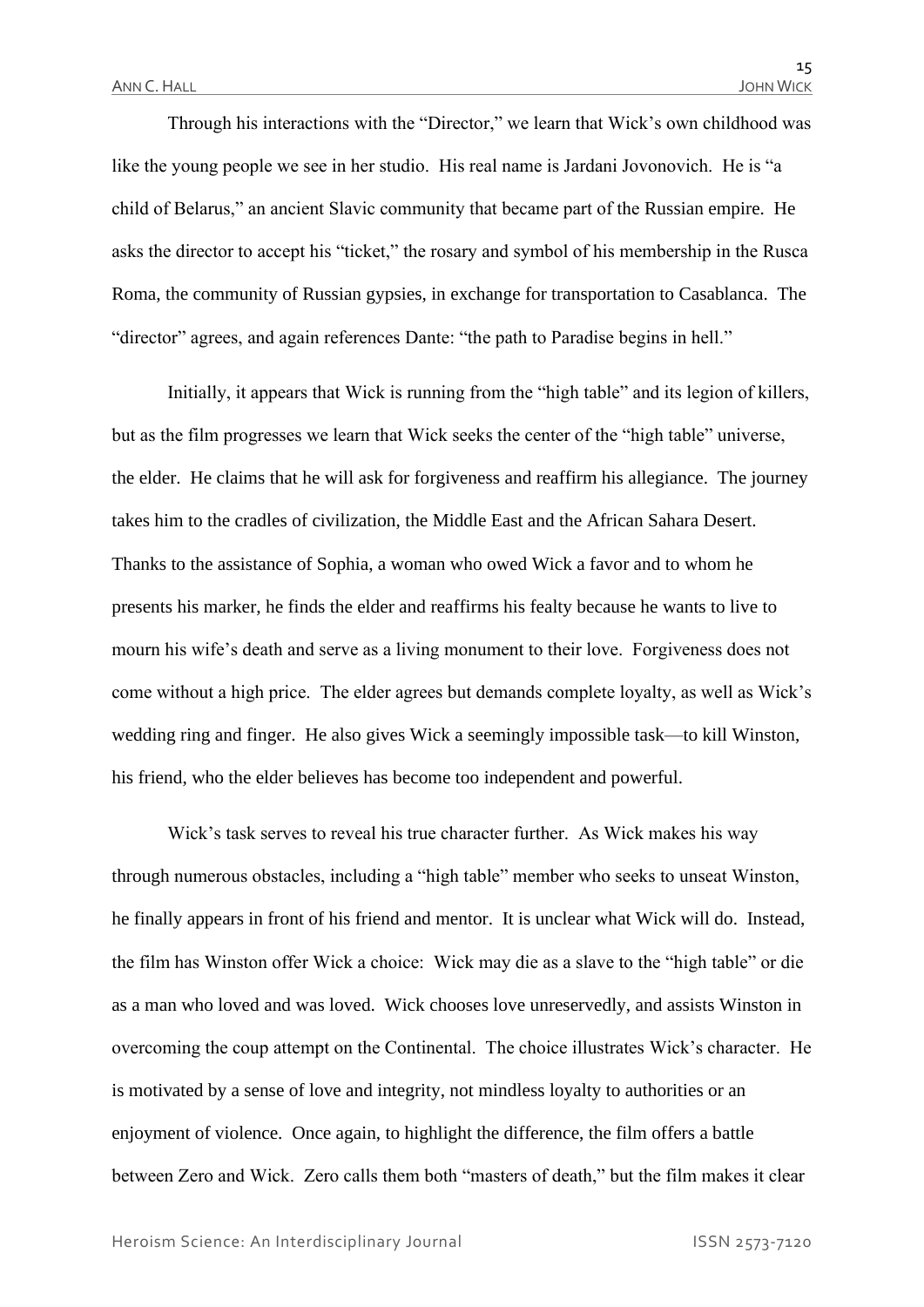that Wick is not a soulless killer. He, for example, during a battle, ceases to protect innocent bystanders.

The film ends with a riddle and a reason to return to the Wick franchise. While Wick and Charon successfully defend the Continental, it appears that Winston betrays Wick by shooting him and leaving him to the street. Wick escapes, and he is taken in by the "Bowery King," who hopes to join forces with Wick against the "high table." Wick's response is open-ended. The film ends with questions. Both men are angry, but will they work together? Has Winston betrayed Wick?

# **7 THE WICK FUTURE**

The answers may lurk in the film's subtitle, parabellum, the second half of a Latin phrase, *si vis pacem, para bellum*: if you seek peace, prepare for war. Winston uses the phrase before the battle over the Continental, but it might also be a hint at the franchise's fourth installment. The latin reference may not be about the battle over the Continental. It may reference the battle between the Wick camp and the "high table."

While it is a perfect way to conclude a film that has a planned sequel, the questions also reproduce the world view of the film—postmodern, relativistic, uncertain, frightening, violent. The response to this world during the last three films has been simple, John Wick. The films have shown us that Wick is a hero for our era. He is a man of integrity and purpose, but he is not a slavish adherent to authority or rules. He has accepted the path of love, and while it may not meet our expectations on what this path should look like, the film has told us that to prepare for peace, to journey the path of love, we must prepare for war. The films have also illustrated Wick's similarities to heroes in the past in order to help us redefine heroes in the present. The films have also resulted in a new appreciation for Keanu Reeve's celebrity and performances in this franchise. Alex Pappedemas's recent piece on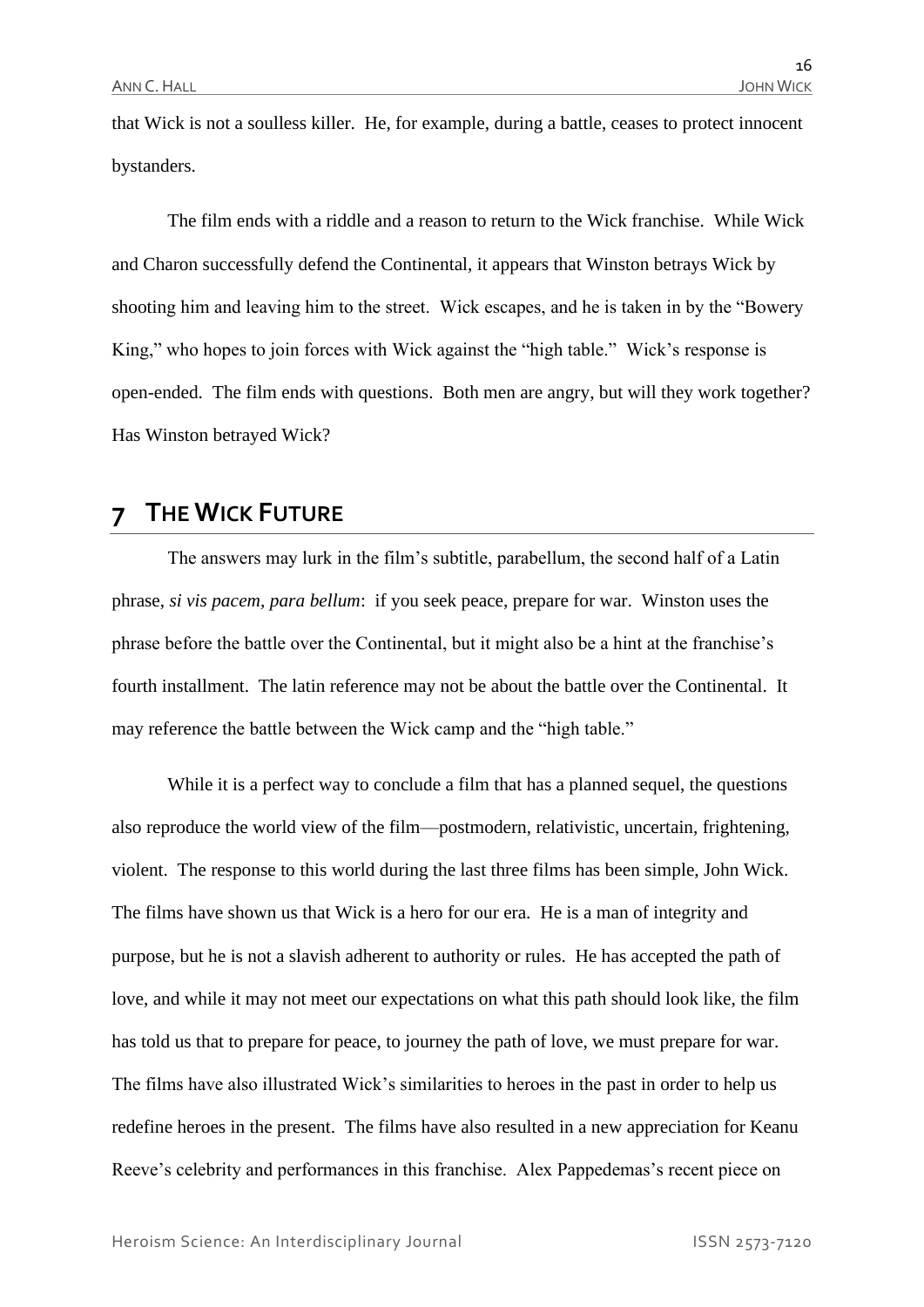Reeve links the star to mythology by titling the feature, "The Legend of Keanu Reeves,"and concluding the online essay with a photo essay entitled, "Keanu Reeves is Immortal." Clearly the character and star are merging, but as Pappedemas notes in the essay, "being underestimated was probably the best thing that could have happened" to Reeves (2019, para. 76). He is underestimated no longer and has gained new audiences and fans. The film franchise has illustrated the effectiveness of his acting style as effectively as it has illustrated the fine art status of Hollywood actions films. The final film may leave us with questions, but the conclusion is clear: for the time being, we need an epic hero like John Wick to help us out of this hall of mirrors we call contemporary life. We need "a man of focus, commitment, sheer fucking will."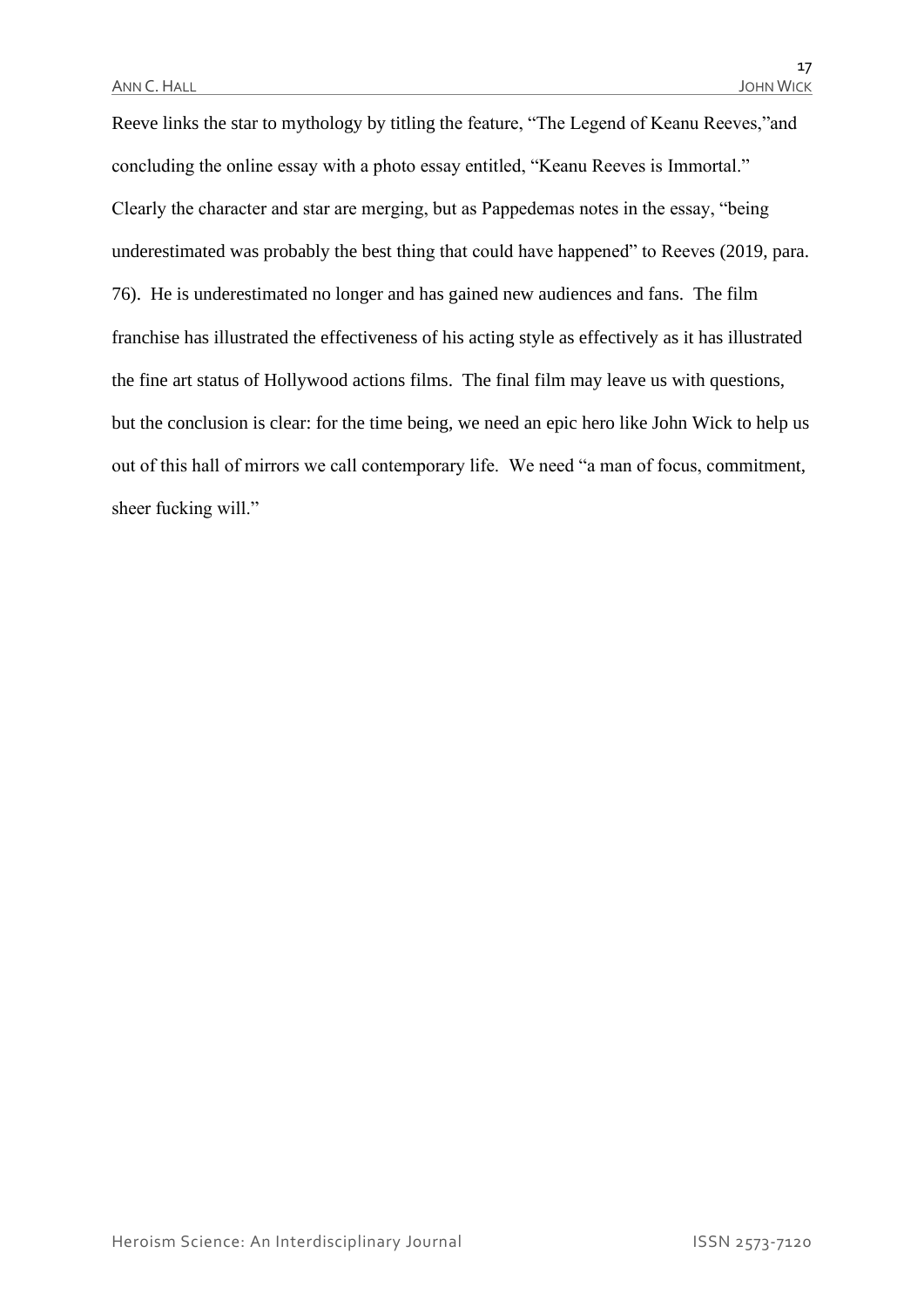# **8 REFERENCES**

- Allison, S., & Goethals, G. (2011). *Heroes: What They Do and Why We Need Them*. New York: Oxford.
- Dowd, A.A. (2017). "How John Wick Makes the Most of Keanu Reeves' Emptiness." *AV Club*. [https://film.avclub.com/how-john-wick-makes-the-most-of-keanu-reeves](https://film.avclub.com/how-john-wick-makes-the-most-of-keanu-reeves-emptiness-1798257928)[emptiness-1798257928.](https://film.avclub.com/how-john-wick-makes-the-most-of-keanu-reeves-emptiness-1798257928)
- Elliott, A. (2014). "Introduction: The Return of the Epic." In A. Elliott (Ed.) *The Return of the Epic Film: Genre, Aesthetics, and History in the 21st Century* (pp. 1-16). Edinburgh UP.
- Fry, N. (2020). "Keanu Reeves is Too Good for this World." *The New Yorker.Com*. [https://www.newyorker.com/culture/culture-desk/keanu-reeves-is-too-good-for-this](https://www.newyorker.com/culture/culture-desk/keanu-reeves-is-too-good-for-this-world)[world.](https://www.newyorker.com/culture/culture-desk/keanu-reeves-is-too-good-for-this-world)
- Harmon, W. & Holman, H. (2006). *A Handbook to Literature* (10<sup>th</sup> Ed). Pearson.
- Harris, W. (2019). *Mixed-Race Superman: Keanu, Drama, and Multicultural Experience*. Melville House.
- Harrison, M. (2017). "Art Gets as Much Time as Action in *John Wick: Chapter 2*." *Seven Days*. [https://www.sevendaysvt.com/vermont/art-gets-as-much-time-as-action-in](https://www.sevendaysvt.com/vermont/art-gets-as-much-time-as-action-in-john-wick-chapter-2/Content?oid=4031962)[john-wick-chapter-2/Content?oid=4031962.](https://www.sevendaysvt.com/vermont/art-gets-as-much-time-as-action-in-john-wick-chapter-2/Content?oid=4031962)
- Hoffman, J. (2017). "John Wick: Chapter 2 is a Shameful Example of Hollywood Gun Pornography." *The Guardian.com*. [https://www.theguardian.com/film/2017/feb/10/john-wick-chapter-2-gun-violence](https://www.theguardian.com/film/2017/feb/10/john-wick-chapter-2-gun-violence-keanu-reeves)[keanu-reeves.](https://www.theguardian.com/film/2017/feb/10/john-wick-chapter-2-gun-violence-keanu-reeves)
- Stahelski, C. (Director). (2014). *John Wick*. [DVD] Summit Entertainment.